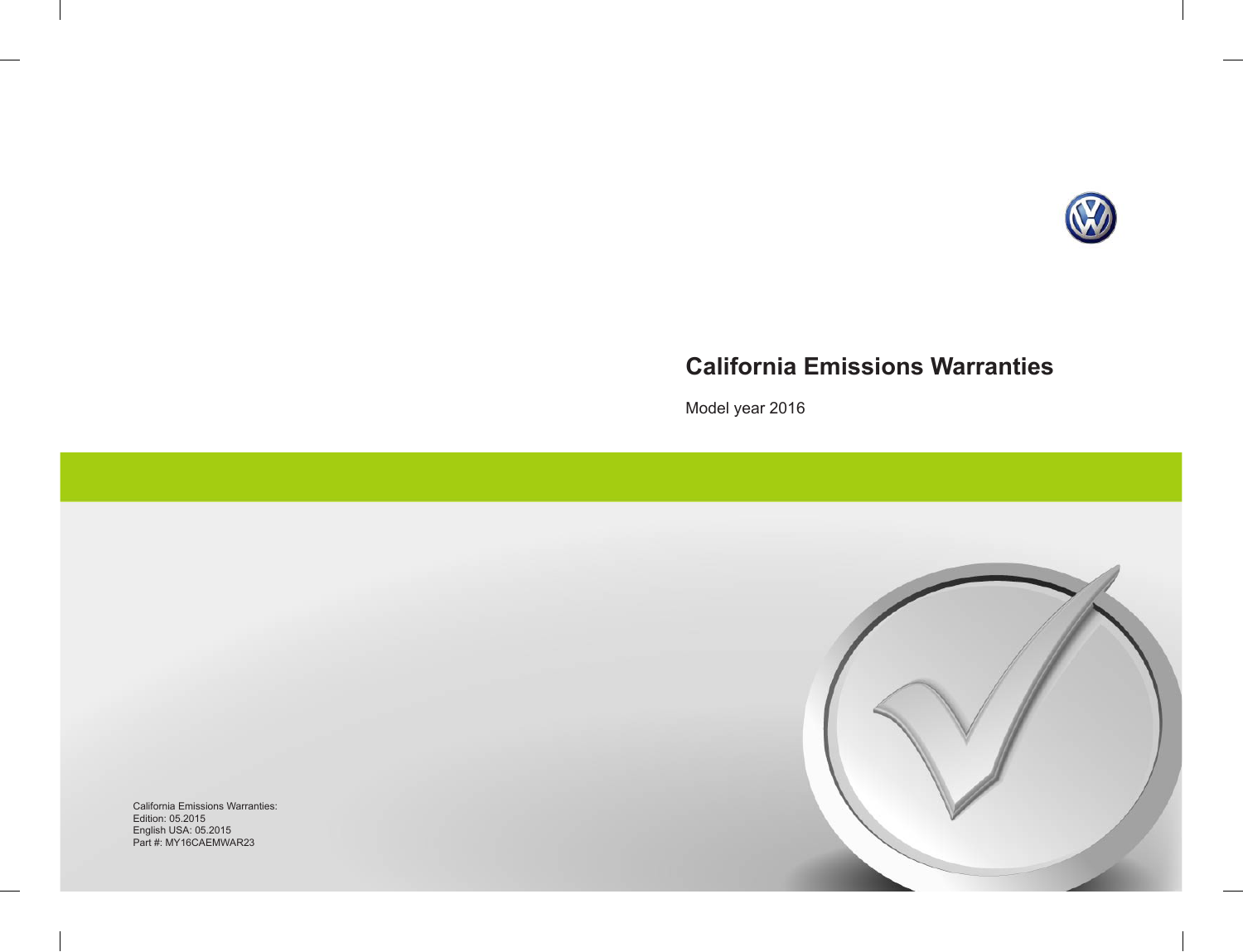# **Afterword**

It has always been Volkswagen's policy to continuously improve its products. Volkswagen, therefore, reserves the right to make changes in design and specifications, and to make additions or improvements to its products without incurring any obligation to install them on products previously manufactured.

All rights reserved.

May not be reproduced or translated in whole or in part without the written consent of Volkswagen Group of America, Inc. Specifications are subject to change without notice.

Text and specifications in this manual are based on information and knowledge available at the time of printing.

May not be reproduced or translated in whole or in part without consent of Volkswagen AG.

Printed in The United States

© 2015 Volkswagen Group of America, Inc.

### **R** For the environment

Printed on environmentally friendly paper (bleached without chlorine, recyclable).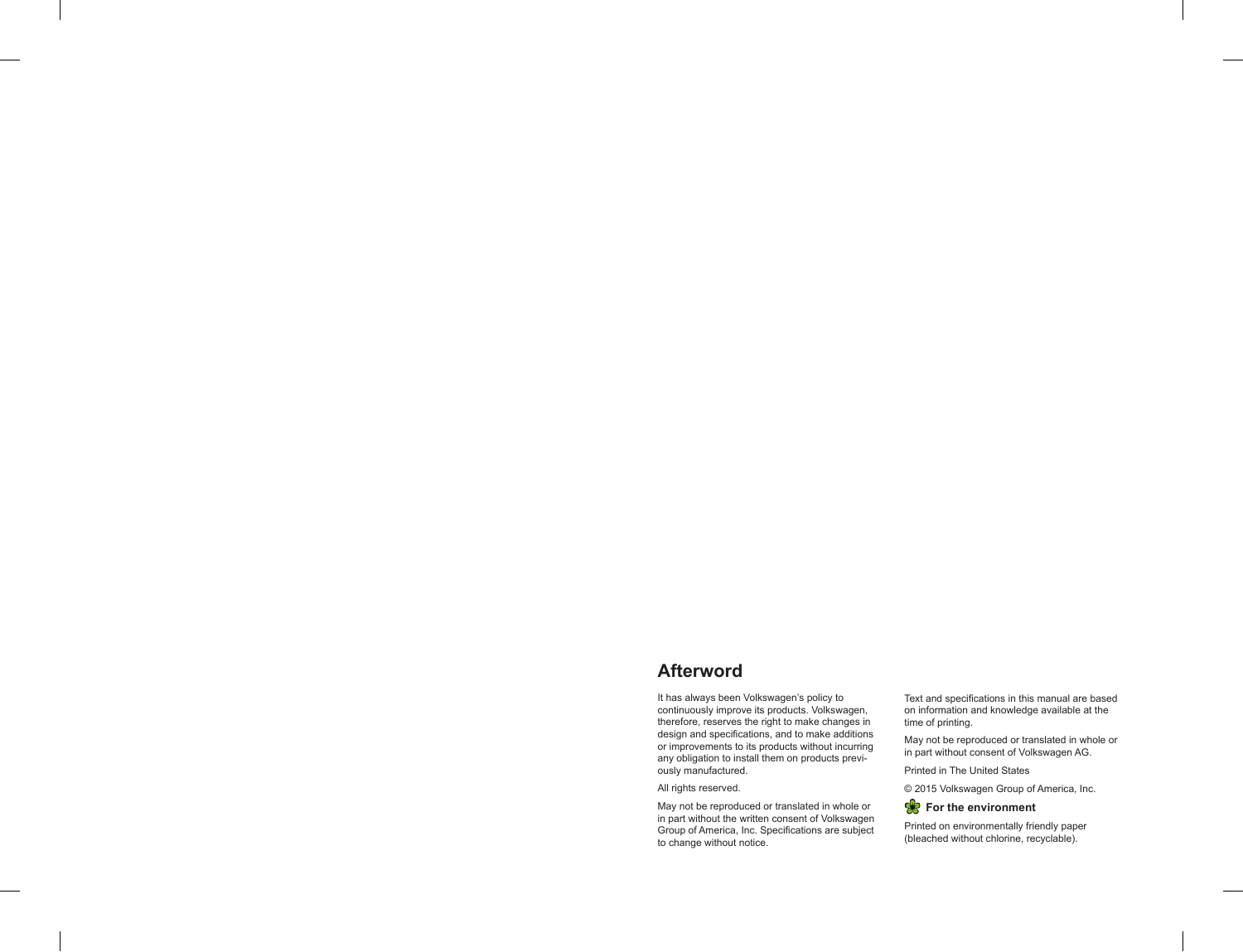# Table of contents

| <b>General Warranty information .2</b>    |
|-------------------------------------------|
| General Warranty Information 2            |
| <b>California Emissions Control</b>       |
| System Warranties 3                       |
| Warranty Statement. 3                     |
| <b>Your California Emissions</b>          |
|                                           |
| <b>Control System Warranties 4</b>        |
| Short-term Emissions Defects Warranty . 4 |
| Long-term Emissions Defects Warranty . 5  |
| PZEV or ATPZEV Models Emissions           |
| Defects Warranty 6                        |
| California Emissions Performance          |

| Performance Warranty Claim Approval 7<br><b>Additional Information About Your</b><br>California Emissions \Warranties 7 |  |
|-------------------------------------------------------------------------------------------------------------------------|--|
| <b>Consumer Protection</b>                                                                                              |  |
| Information. 9                                                                                                          |  |
| BBB AUTO LINE Dispute Resolution 9<br><b>State-Specific Warranty Enforcement</b>                                        |  |
| <b>NOTICE TO CALIFORNIA</b>                                                                                             |  |
|                                                                                                                         |  |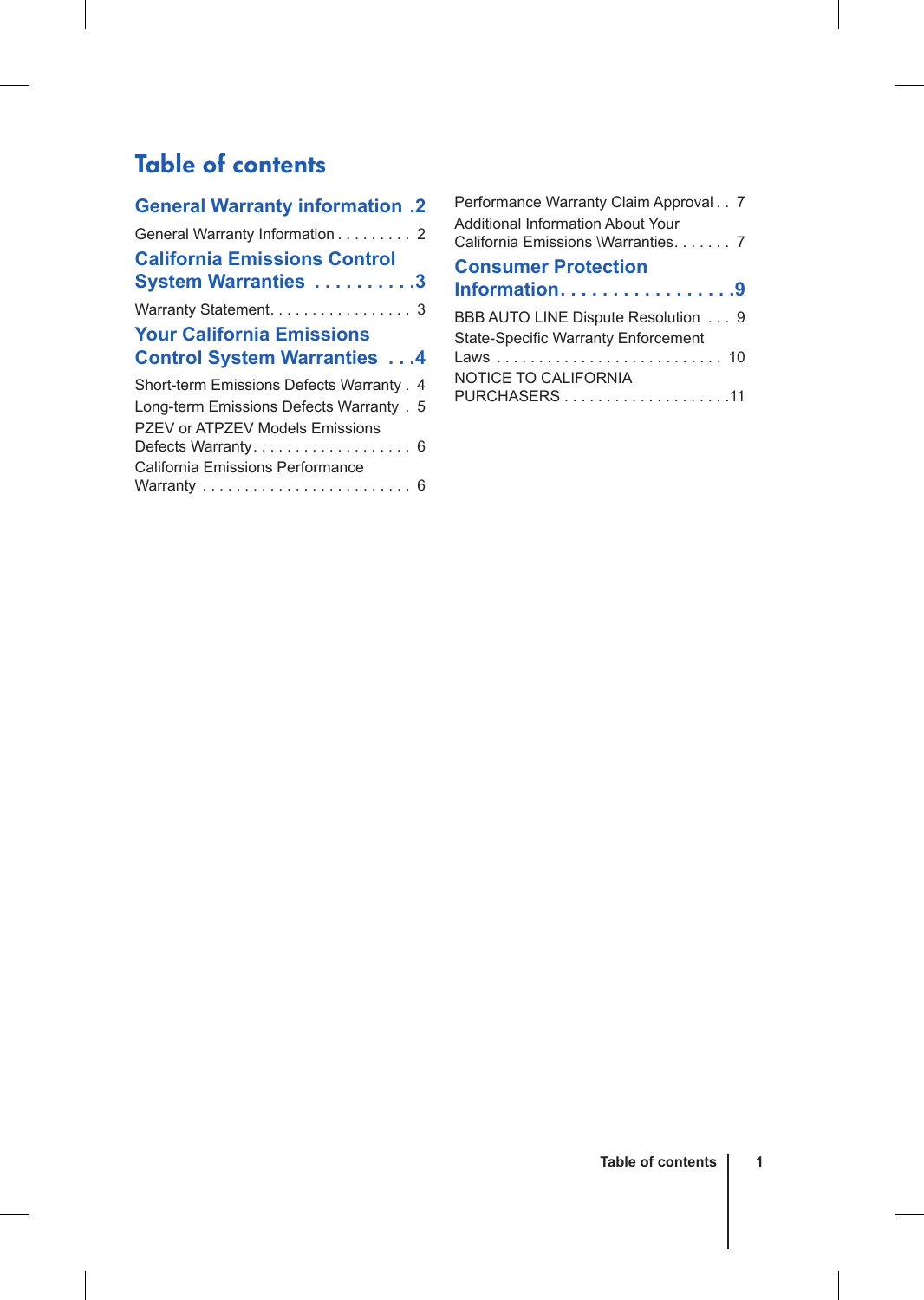# General Warranty information

### General Warranty Information

This document is a supplement to the **model year 2016** USA Warranty and Maintenance Booklet. It contains information relative to the State of California Emissions Warranties. Please review this supplemental warranty information as well as the warranty information detailed in the model year 2016 USA Warranty and Maintenance Booklet.

The Emissions Warranties set out on the following pages are warranties which the manufacturer is required by law to furnish to you at the time you take delivery of your new vehicle. These coverages may also be included in the Volkswagen 3 years / 36,000 miles new Vehicle Limited Warranty.

The warranties required by Federal laws apply to all new Volkswagen vehicles imported and distributed by Volkswagen of America, Inc., an operating unit of Volkswagen Group of America, Inc. ("Volks-wagen") for sale in the United States, including its territories. The warranties required by the State of California law apply to all new Volkswagen vehicles imported and distributed by Volkswagen for sale and registration in the following states:

- California
- Connecticut
- Delaware
- Maine
- Maryland
- New Jersey
- New York
- Oregon
- Rhode Island
- Vermont
- Washington (state)
- Washington, D.C.
- Commonwealth of Massachusetts
- Commonwealth of Pennsylvania

Therefore, the owner of an above mentioned vehicle may have warranty rights under both Federal and State mandated emissions warranties.

**2 California Emissions Warranties**

Please read these warranties carefully. If you have any questions concerning the applicability of each warranty to your vehicle or want to know whether a particular repair will be performed free of charge pursuant to these warranties, please write to or telephone:

**Volkswagen of America, Inc. Customer CARE 3800 Hamlin Road Auburn Hills, MI 48326** Tel.: **1 (800) 822-8987**

**Volkswagen participates in BBB AUTO LINE, a mediation/arbitration program administered by the Council of Better Business Bureaus. If you have a problem arising under any Volkswagen written warranty, we request that you bring it to Volkswagen's attention. If we are unable to resolve it, you may file a claim with BBB AUTO LINE. To file a claim with BBB AUTO LINE, call 1-800-955-5100. There is no charge for the call. You are required to use the BBB AUTO LINE program before asserting in court any presumption set forth in California Civil Code Section 1793.22, and before pursuing any legal remedy under 15 U.S.C. 2310(d) with respect to the New Vehicle Limited Warranty. You are not required to use BBB AUTO LINE before pursuing rights and remedies under any other State or Federal law. You may also be required to use the BBB AUTO LINE procedure before pursuing legal remedies under your state lemon law. Further information on the BBB AUTO LINE can be found in the "Consumer Protection Information" section of this supplement.**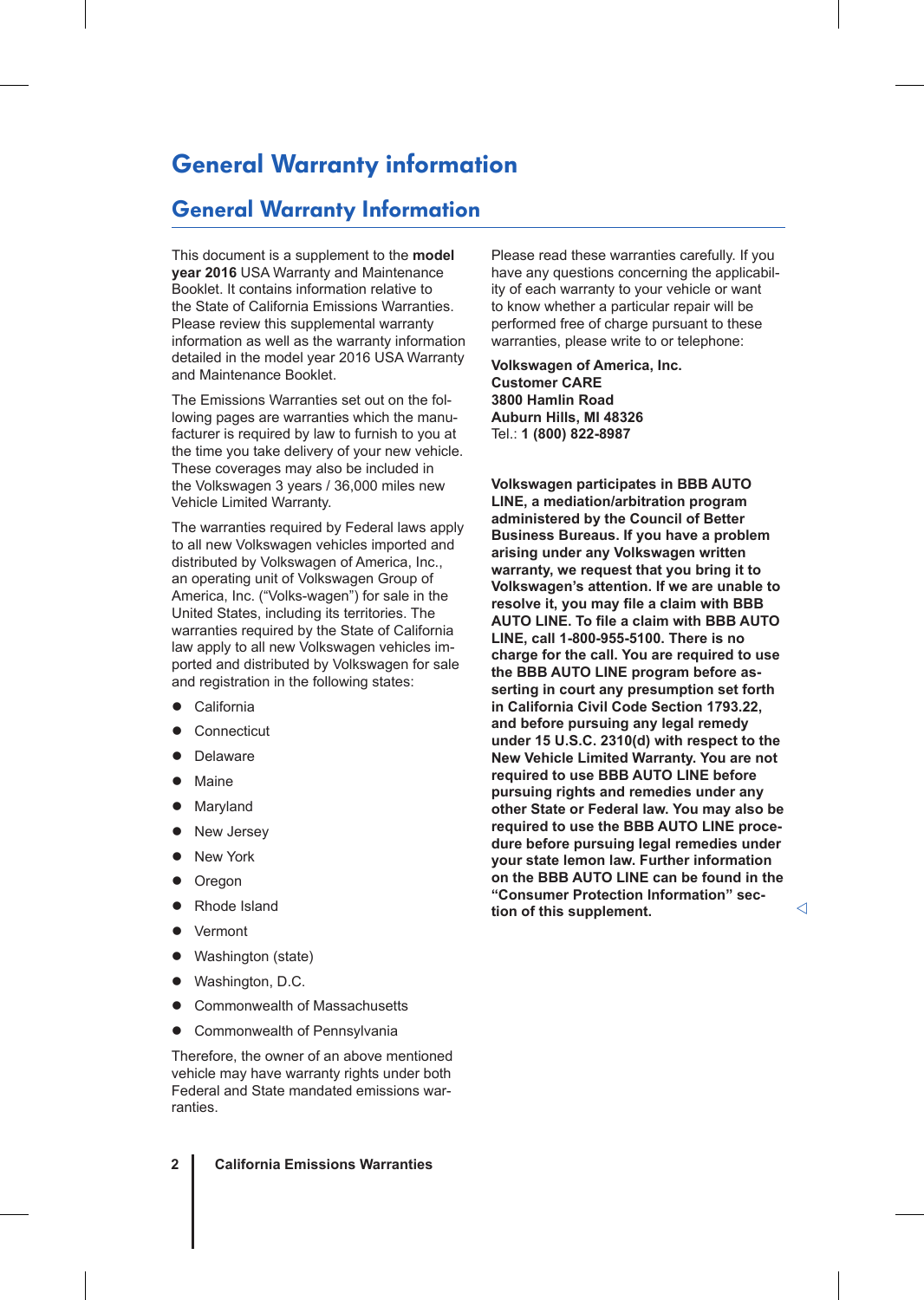# California Emissions Control System Warranties

### Warranty Statement

#### **California law requires us to provide you with the following Emissions Warranty Statement:**

### **Your warranty rights and obligations**

The California Air Resources Board is pleased to explain the emission control system warranty on your **model year 2016** vehicle. In California, new motor vehicles must be designed, built and equipped to meet the State's stringent anti-smog standards. Volkswagen must warrant the emission control system on your vehicle for the periods of time listed below provided there has been no abuse, neglect or improper maintenance of your vehicle.

Your emission control system may include parts such as the carburetor or fuel-injection system, the ignition system, catalytic converter, and engine computer. Also included may be hoses, belts, connectors and other emission-related assemblies.

Where a warrantable condition exits, Volkswagen will repair your vehicle at no cost to you including diagnosis, parts and labor.

### **Manufacturer's warranty coverage:**

#### **For 3 years or 50,000 miles, whichever occurs first:**

If your vehicle fails a Smog Check inspection, all necessary repairs and adjustments will be made by Volkswagen to ensure that your vehicle passes the inspection. This is your emission control system PERFORMANCE WARRANTY.

If any emission-related part on your vehicle is defective, the part will be repaired or replaced by Volkswagen. This is your short-term emission control system DEFECTS WARRANTY.

#### **For 7 years or 70,000 miles, whichever occurs first:**

If an emission-related part listed in this booklet specially noted with coverage for 7 years or 70,000 miles is defective, the part will be repaired or replaced by Volkswagen. This is your long-term emission control system DEFECTS WARRANTY.

### **For 15 years or 150,000 miles, whichever occurs first:**

Some Volkswagen models may be specially equipped to meet **California Partial Zero Emission Vehicle or Advanced Technology Partial Zero Emission Vehicle (PZEV or ATPZEV)** requirements, as identified on the Vehicle Emission Control Information Label located under the hood. For these vehicles, if your Volkswagen fails a Smog Check inspection, OR if any emission-related part is found to be defective, the part will be repaired or replaced by Volkswagen for 15 years or 150,000 miles, whichever occurs first, from the date the vehicle is delivered to either the original purchaser or the original lessee; or if the vehicle is first placed in service as a "demonstrator" or "company" car, on the date such vehicle is first placed in service. This represents your emission control system PERFORMANCE WARRANTY and DEFECTS WARRANTY.

#### **Owner's Warranty Responsibilities:**

As the vehicle owner, you are responsible for the performance of the required maintenance listed in the Maintenance section of the model year 2016 USA Warranty and Maintenance Booklet. Volkswagen recommends that you retain all receipts covering maintenance on your vehicle, but Volkswagen cannot deny warranty solely for the lack of receipts or for your failure to ensure the performance of all scheduled maintenance.

You are responsible for presenting your vehicle to an authorized Volkswagen dealer as soon as a problem exists. The warranty repairs should be completed in a reasonable amount of time, not to exceed 30 days.

As the vehicle owner, you should also be aware that Volkswagen may deny you warranty coverage if your vehicle or a part has failed due to abuse, neglect, improper maintenance or unapproved modifications.

If you have any questions regarding your warranty rights and responsibilities, you should contact Volkswagen Customer Care using our toll-free number: Tel.: **1 (800) 822-8987**

▶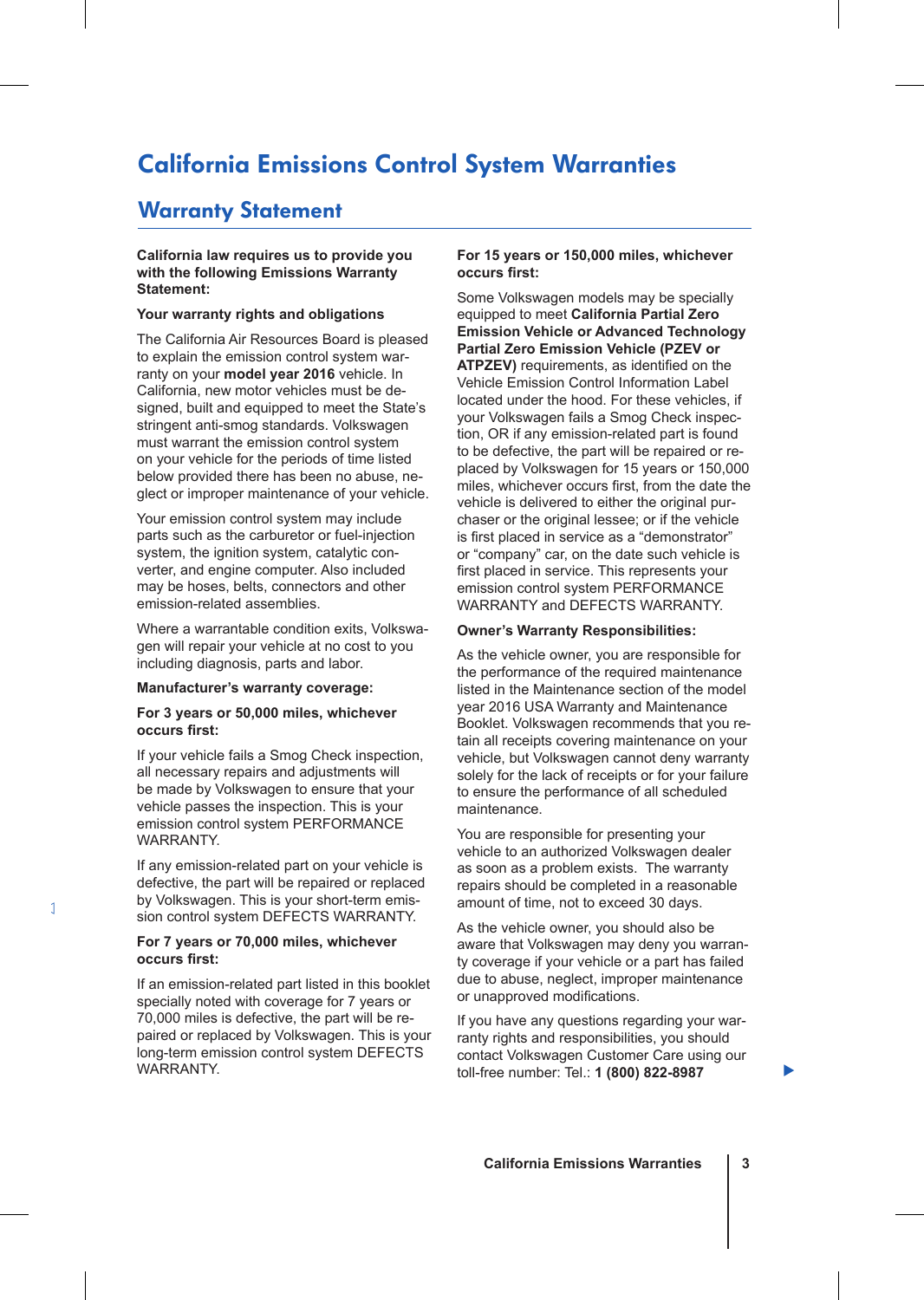or write to the California Air Resources Board at:

**California Air Resources Board P.O. Box 8001 El Monte, CA 91734-2302**

# Your California Emissions Control System Warranties

### Short-term Emissions Defects Warranty

#### **For 3 years / 50,000 miles**

Volkswagen of America, Inc., an operating unit of Volkswagen Group of America, Inc. ("Volkswagen"), warrants to the original retail purchaser or original lessee and any subsequent purchaser or lessee that every **model year 2016** Volkswagen vehicle imported by Volkswagen and certified for sale and registered in California:

- was designed, built and equipped so as to conform with all applicable requirements of the California Air Resources Board (California ARB) and
- is free from defects in material and workmanship which cause the vehicle to fail to conform with California ARB requirements, including any defect which would cause the vehicle's on-board malfunction indicator to illuminate, for 3 years or 50,000 miles, whichever occurs first.

A warranted part is any part installed on a motor vehicle or motor vehicle engine by the vehicle or engine manufacturer, or installed in a warranty repair, which affects any regulated emission from a motor vehicle or engine which is subject to California emission standards.

The obligation of Volkswagen under this warranty is limited, however, to the following: If within this period a defect in material or workmanship causes the vehicle to fail to conform with California regulations and the vehicle is brought to the workshop of any authorized Volkswagen dealer in the United States, including its territories, the dealer will make repairs as may be required by these regulations free of charge.

These coverages may also be included in the Volkswagen 3 years / 36,000 miles New Vehicle Limited Warranty.

Þ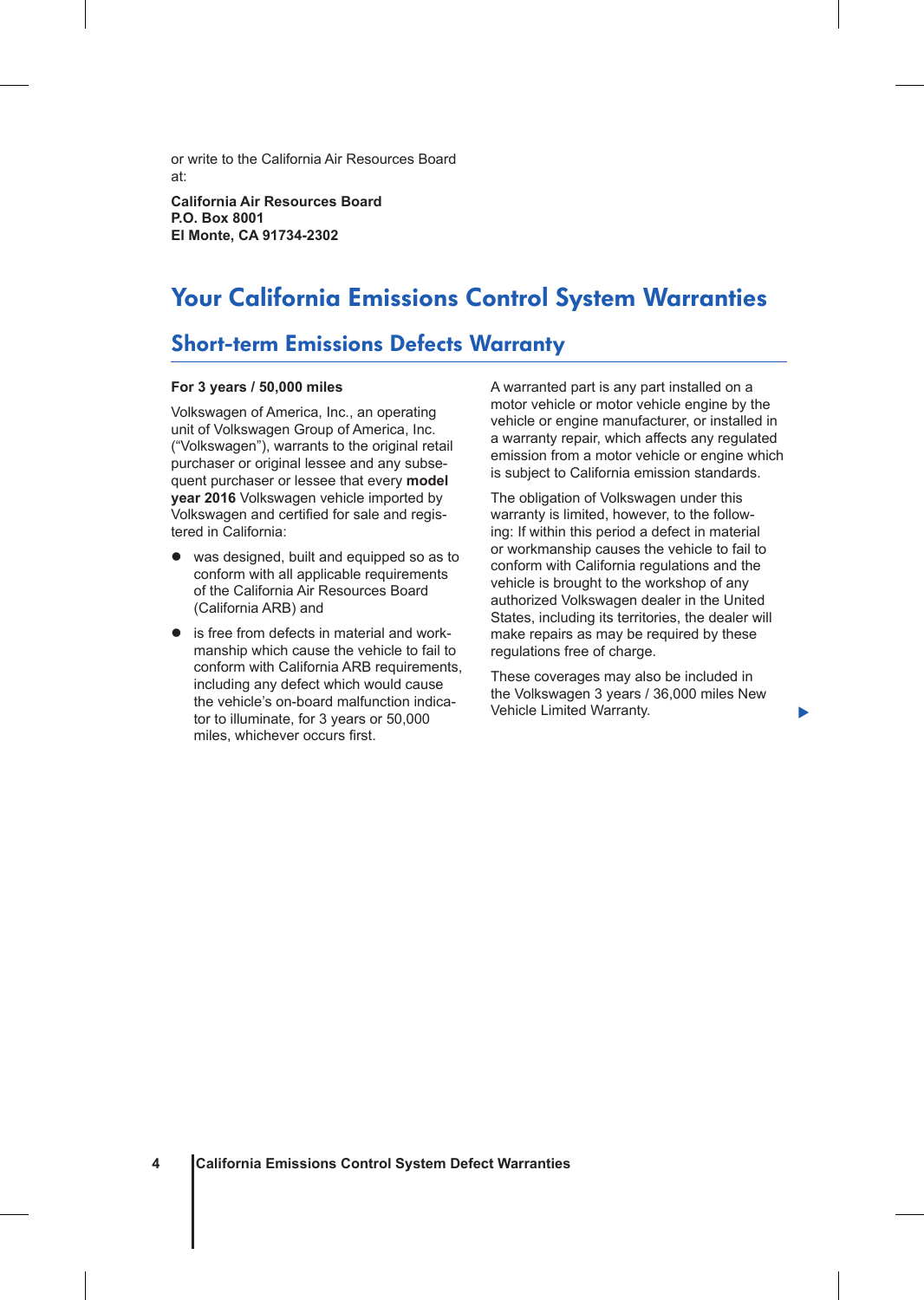# Long-term Emissions Defects Warranty

 $\blacktriangleright$ 

**For 7 years / 70,000 Miles Covering Certain Emission System Parts**

|                                                                             | 1.4L<br><b>TFSI</b> | 2.0 <sub>L</sub><br><b>TFSI</b> | 2.0 <sub>L</sub><br><b>TDI</b> | 3.0 <sub>L</sub><br>TDI | 3.0 <sub>L</sub><br>Hybrid** | 3.6L |
|-----------------------------------------------------------------------------|---------------------|---------------------------------|--------------------------------|-------------------------|------------------------------|------|
| <b>AdBlue® Active Tank and Dosing Pump</b><br><b>Module</b>                 |                     |                                 | X                              | X                       |                              |      |
| <b>Battery Energy Control Module</b>                                        |                     |                                 |                                |                         | X                            |      |
| <b>Camshaft adjuster (Intake and Exhaust)</b>                               | X                   | x                               |                                |                         | x                            | X    |
| <b>Camshaft adjuster control housing</b>                                    |                     |                                 |                                |                         |                              | x    |
| <b>Catalytic converter (All including Diesel</b><br>particulate filter )(*) | X                   | x                               | X                              | X                       | X                            | x    |
| <b>Charge Air Cooler</b>                                                    |                     |                                 | x                              |                         | x                            |      |
| <b>EGR Cooler (Main and additional)</b>                                     |                     |                                 | X                              | X                       |                              |      |
| <b>EGR Valve and Throttle Control</b>                                       |                     |                                 | x                              | X                       |                              |      |
| <b>Electric Transmission Oil Pump (includ-</b><br>ing Control Module)       |                     |                                 |                                |                         | X                            |      |
| <b>Engine Electronic Control Module (*)</b>                                 | X                   | x                               | X                              | X                       | X                            | x    |
| <b>Exhaust manifold</b>                                                     | X                   | x                               | x                              | x                       | x                            | X    |
| <b>Fuel Distribution Rail</b>                                               |                     |                                 |                                | x                       | X                            |      |
| <b>Fuel High Pressure Pump</b>                                              |                     |                                 | X                              | X                       |                              |      |
| <b>Fuel Injectors</b>                                                       |                     |                                 |                                |                         | X                            |      |
| <b>Fuel Tank</b>                                                            | X                   | x                               | X                              | x                       | x                            | x    |
| <b>High-Voltage Battery</b>                                                 |                     |                                 |                                |                         | x                            |      |
| <b>High-Voltage Cables</b>                                                  |                     |                                 |                                |                         | X                            |      |
| <b>Hybrid Electric Motor</b>                                                |                     |                                 |                                |                         | x                            |      |
| <b>Hybrid Electric Motor Clutch</b>                                         |                     |                                 |                                |                         | X                            |      |
| <b>Hybrid Electric Motor Clutch Actuator</b>                                |                     |                                 |                                |                         | X                            |      |
| Intake manifold                                                             |                     |                                 | X                              | x                       |                              | x    |
| MIL (Malfunction Indicator Lamp) (*)                                        | X                   | x                               | x                              | x                       | x                            | x    |
| Power Electronics (inverter and converter)                                  |                     |                                 |                                |                         | x                            |      |
| Supercharger                                                                |                     |                                 |                                |                         | x                            |      |
| <b>Throttle Part and Idle Control Valve</b>                                 |                     |                                 |                                |                         | X                            |      |
| <b>Transmission control module</b>                                          | X                   | x                               | X                              | x                       | x                            | x    |
| Turbo charger assembly (including<br><b>Boost Control)</b>                  | X                   | x                               | X                              | x                       |                              |      |

\* Also covered by the Federal Emissions Warranty for 8 years or 80,000 miles, whichever occurs first.

\*\* Also covered by the Hybrid Systems Limited Warranty for 8 years or 100,000 miles, whichever occurs first.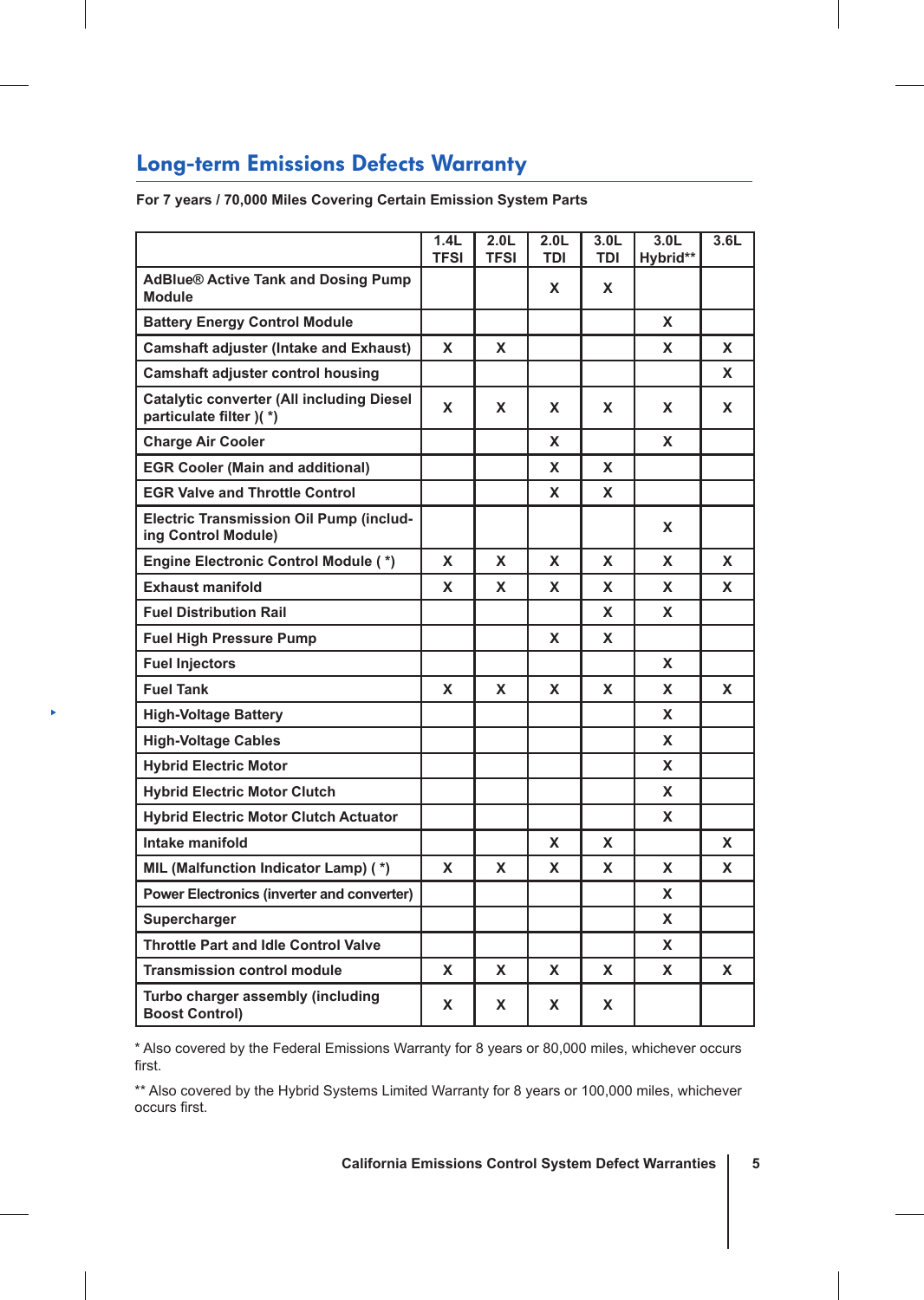### PZEV or ATPZEV Models Emissions Defects Warranty

### **For 15 years / 150,000 miles**

Some Volkswagen models may be specially equipped to meet **California Partial Zero Emission Vehicle or Advanced Technology Partial Zero Emission Vehicle (PZEV or ATPZEV)** requirements, as identified on the Vehicle Emission Control Information Label located under the hood. For these vehicles, Volkswagen of America, Inc., an operating unit of Volkswagen Group of America, Inc. ("Volkswagen"), warrants to the original retail purchaser or original lessee and any subsequent purchaser or lessee that every **model year 2016** Volkswagen vehicle imported by Volkswagen and certified for sale and registered in California:

- was designed, built and equipped so as to conform with all applicable requirements of the California Air Resources Board (California ARB) and
- is free from defects in material and workmanship which cause the vehicle to fail to conform with California ARB requirements, including any defect which would cause the vehicle's on-board malfunction indicator to

illuminate, for 15 years / 150,000 for PZEV models, whichever occurs first.

for High-Voltage batteries in Hybrid models equipped to meet ATPZEV requirements, this warranty term is 10 years or 150,000 miles, whichever comes first.

A warranted part is any part installed on a motor vehicle or motor vehicle engine by the vehicle or engine manufacturer, or installed in a warranty repair, which affects any regulated emission from a motor vehicle or engine which is subject to California emission standards.

The obligation of Volkswagen under this warranty is limited, however, to the following: If within this period a defect in material or workmanship causes the vehicle to fail to conform with California regulations and the vehicle is brought to the workshop of any authorized Volkswagen dealer in the United States, including its territories, the dealer will make repairs as may be required by these regulations free of charge.

These coverages may also be included in the Volkswagen 3 years / 36,000 miles New Vehicle Limited Warranty.

# California Emissions Performance Warranty

California maintains a mandatory Smog Check inspection (a State Inspection and Maintenance program), requiring the emission control system of motor vehicles to be tested at regular intervals.

If your vehicle fails to pass a Smog Check inspection performed by a Licensed Smog Check inspection station pursuant to the California Smog Check inspection program, any authorized Volkswagen dealer in the United States, including its territories, will perform free of charge any repairs necessary for the vehicle to pass the Smog Check inspection for 3 years or 50,000 miles, whichever occurs first, from the date the vehicle is delivered to either the original purchaser or the original lessee; or if the vehicle is first placed in service as a "demonstrator" or "company" car, on the date such vehicle is first placed in service.

Some Volkswagen models may be specially equipped to meet **California Partial Zero Emission Vehicle or Advanced Technology**  **Partial Zero Emission Vehicle (PZEV or ATPZEV)** requirements, as identified on the Vehicle Emission Control Information Label located under the hood. For these vehicles, if your Volkswagen fails to pass a Smog Check inspection, any authorized Volkswagen dealer in the United States, including its territories, will perform free of charge any repairs necessary for the vehicle to pass the Smog Check inspection for 15 years or 150,000 miles, whichever occurs first, from the date the vehicle is delivered to either the original purchaser or the original lessee; or if the vehicle is first placed in service as a "demonstrator" or "company" car, on the date such vehicle is first placed in service.

For High-Voltage batteries in Hybrid models equipped to meet ATPZEV requirements, this warranty term is 10 years or 150,000 miles, whichever comes first.

These PERFORMANCE WARRANTY repairs include diagnosis, parts, and labor.

Þ

⊲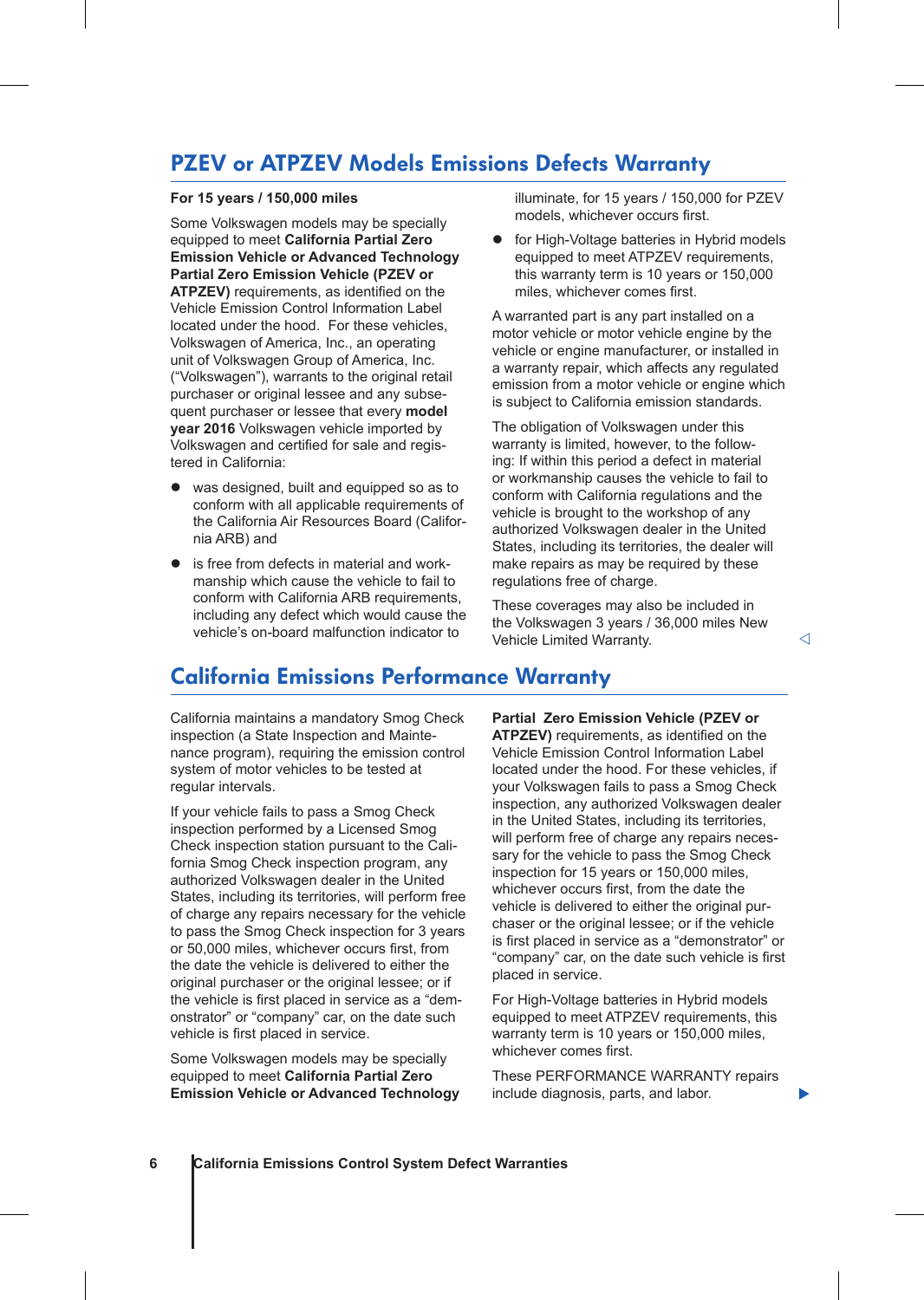### Performance Warranty Claim Approval

You may raise a claim under this warranty immediately after your vehicle has failed a Smog Check inspection if, as a result of that failure, you are required by law to repair the vehicle to avoid imposition of a penalty or cancellation of your right to use the vehicle. You need not actually suffer the loss or lose the right to use your vehicle or pay for the repair before presenting your claim.

Claims may be presented only by bringing your vehicle to any authorized Volkswagen dealer in the United States, including its territories. The dealer will honor or deny your claim within a reasonable time, not to exceed thirty (30) days, from the time at which your vehicle is presented for repair or within any time period specified by local, state or Federal law, whichever is shorter, except when a delay is caused by events not attributable to Volkswagen or the dealer. If the dealer denies your claim, you will be notified in writing of the reasons for rejecting the claim. If you do not receive notice of denial of your claim within the above time period, Volkswagen is required by law to honor the claim.

Under certain circumstances, your claim may be denied because you have failed to comply with instructions for scheduled maintenance contained in the Maintenance section of the model year 2016 USA Warranty and Maintenance Booklet. In determining whether you have complied with the instructions for scheduled maintenance and proper use,

Volkswagen may require you to furnish proof of compliance only with those maintenance instructions which Volkswagen has reason to believe were not performed and which could be the cause of the Smog Check inspection failure.

Volkswagen may deny an emission performance warranty claim on the basis that a non-EPA certified replacement part was used in the maintenance or repair of the vehicle if Volkswagen can prove that the non-certified part is either defective in materials or workmanship, or not equivalent from an emission standpoint to the original part, and you are not able to offer information that the part is either not defective or equivalent to the original part with respect to its emission performance.

Volkswagen will not deny a claim relating to:

- Warranty work or pre-delivery service performed by an authorized Volkswagen dealer
- Work performed in an emergency to rectify an unsafe condition attributable to Volkswagen, provided you have taken steps in a timely manner to put the vehicle back into a conforming condition
- The use of an uncertified part or to noncompliance with the instructions for proper maintenance and use, which is not related to the Smog Check inspection failure

⊲

### Additional Information About Your California Emissions \ **Warranties**

#### **Warranty period**

The warranty period begins on the date the vehicle is delivered to either the original purchaser or the original lessee; or if the vehicle is first placed in service as a "demonstrator" or "company" car, on the date such vehicle is first placed in service.

#### **Proper maintenance and use**

Instructions for proper maintenance are contained in the Maintenance section of the model year 2016 USA Warranty and Maintenance Booklet. Time and mileage intervals at which maintenance is to be performed, may vary from model to model.

Volkswagen recommends you keep a record of scheduled maintenance performed by having the Maintenance section of the model year 2016 USA Warranty and Maintenance Booklet validated at the approximate time or mileage intervals by an authorized Volkswagen dealer, and that you provide these records to the new owner whenever you sell the vehicle.

Failure to maintain your vehicle according to the instructions for proper maintenance may cause the vehicle to exceed applicable emissions standards and could result in denial of warranty coverage. However, Volkswagen will not deny a warranty claim solely on the basis of your failure to maintain the vehicle

×

Þ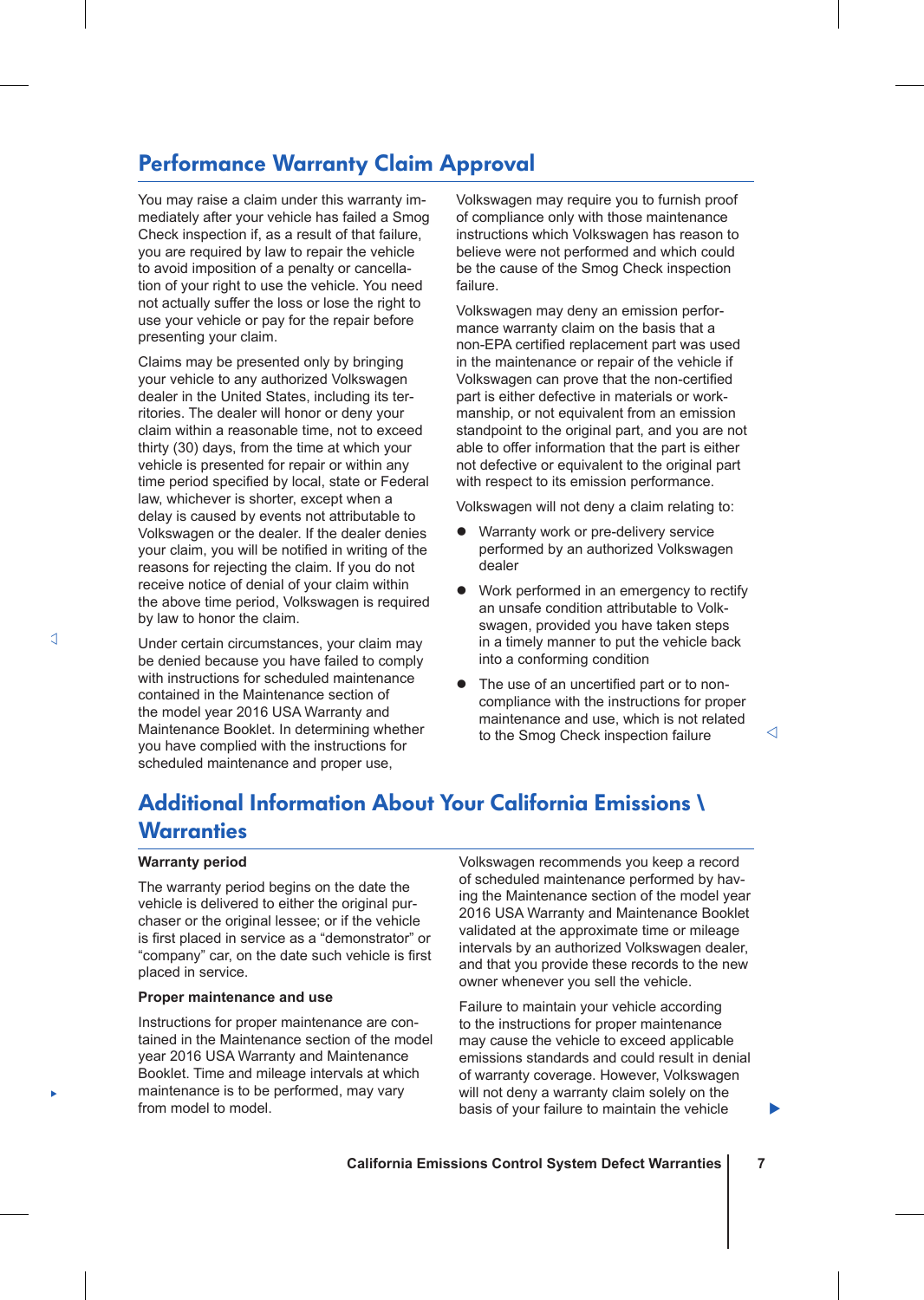according to the instructions or failure to keep a record of maintenance.

Instructions for proper use of the vehicle are contained in your Volkswagen Owner's Manual.

### **Use of Volkswagen Genuine Parts**

Volkswagen recommends that Volkswagen Genuine Parts be used as replacement parts for the maintenance, repair or replacement of emission control systems. Use of replacement parts which are not equivalent to Volkswagen Genuine Parts in emission performance and durability may impair the effectiveness of emission control systems. Although use of parts other than Volkswagen Genuine Parts does not invalidate these warranties, Volkswagen assumes no liability under these warranties for failure of such parts and damage to other parts caused by such failure.

#### **Maintenance and repairs performed by independent service shops**

Without invalidating these warranties, you may choose to have maintenance, repair or replacement of emission control components performed by any automotive service establishment or individual qualified to perform such services. However, the cost of such services is not covered by these warranties except in emergencies. If the independent service establishment finds a warrantable defect, you may deliver the vehicle to an authorized Volkswagen dealer and have the defect corrected free of charge. **Volkswagen will not be liable for any expenses which you have incurred at the independent service establishment, except for emergency repairs.** See "Emergency Repairs" for further details.

### **Parts not scheduled for inspection or replacement**

Any part, which is not scheduled for inspection or replacement at maintenance intervals specified in the Maintenance section of the model year 2016 USA Warranty and Maintenance Booklet, is covered by this warranty for the full warranty period. Any such parts repaired or replaced under warranty are warranted for the remaining warranty period.

### **Scheduled part inspection or replacement**

A part scheduled only for inspection in accordance with Volkswagen's instructions or required scheduled maintenance is covered for the duration of these warranties.

A part installed in accordance with Volkswagen's instructions or required scheduled maintenance is warranted until the next scheduled replacement interval for the duration of these warranties.

#### **Damage to non-warranty parts**

If failure of a warranted part causes damage to a part not covered by warranty, the nonwarranted part will also be replaced free of charge.

### **Emergency repairs**

Emergency repairs performed by a non-Volkswagen service facility will be reimbursed if the repair work was needed and correctly performed, and it was impossible or unreasonable under the circumstances to tow or drive your Volkswagen to the nearest authorized Volkswagen dealer. The maximum reimbursement allowable is an amount equal to the cost if your authorized Volkswagen dealer had completed the repair(s). Reimbursement will be considered when you submit all of the following items to your authorized Volkswagen dealer:

- A statement explaining the circumstances that prevented you from getting to an authorized Volkswagen dealer
- $\bullet$  Paid receipt(s)
- Repair order(s)
- Part(s) removed from your Volkswagen

### **Damage caused by tampering, use of improper fuel, abuse, neglect and improper maintenance**

These warranties do not cover any damage to the vehicle caused by tampering with emission controls, use of fuel containing lead, or fuel not meeting the specifications set forth in the Owner's Manual, and abuse, neglect or improper maintenance of the vehicle. Diagnosis and repair of such damage are at the expense of the owner.

#### **Implied warranties**

**Any implied warranty, including any warranty of merchantability or warranty of fitness for a particular purpose, is limited in duration to the stated period of these written warranties.**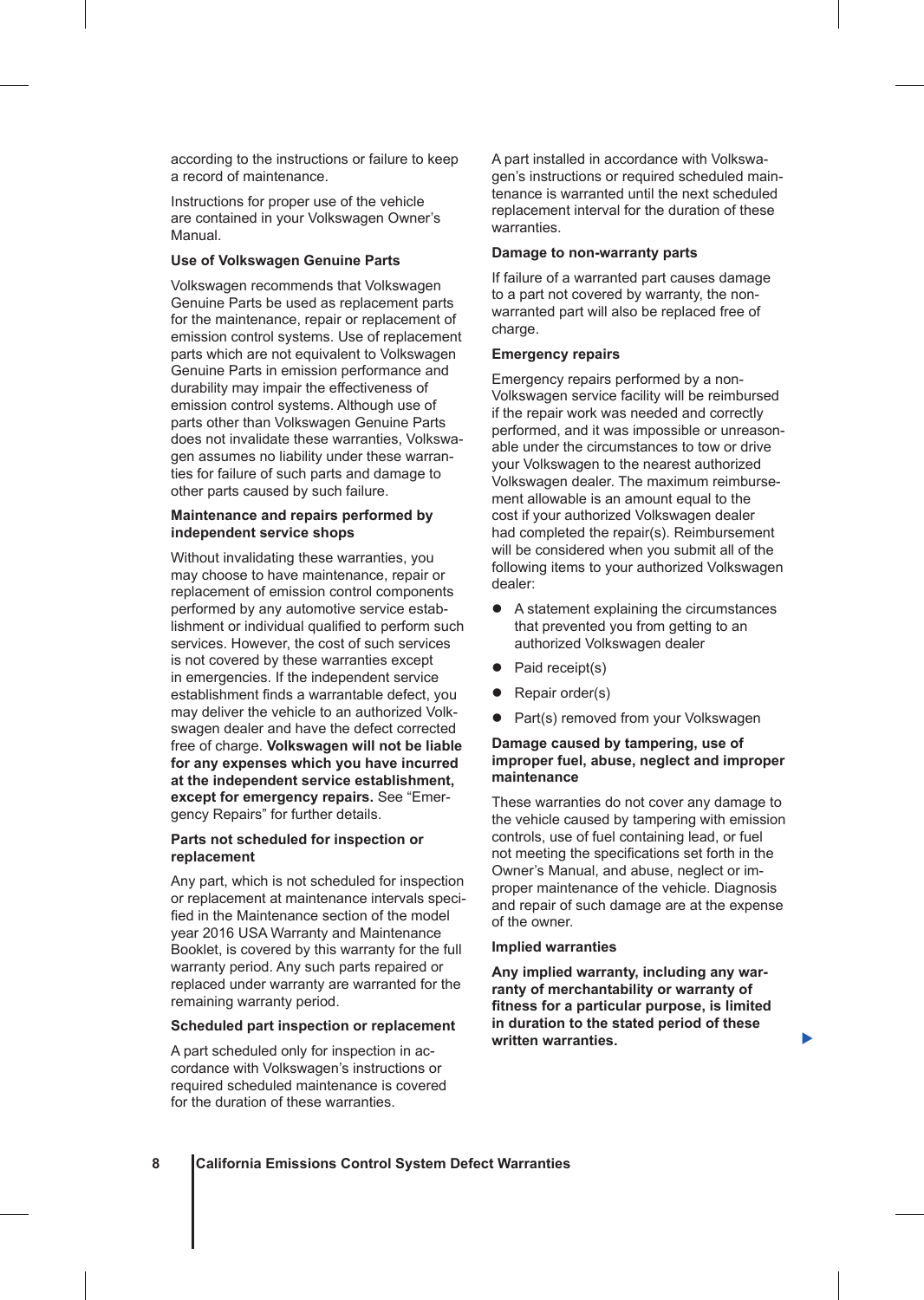**Incidental and consequential damages**

**These warranties do not cover any incidental or consequential damages, such as loss of resale value, lost profits or earnings, and out-of-pocket expenses for substitute transportation or lodging.**

Some states do not allow the exclusion or limitation of incidental or consequential damages, so this limitation or exclusion may not apply to you.

**In the event you have not received the services promised in these warranties, please follow the procedures described in the model year 2016 USA Warranty and Maintenance Booklet.**

# Consumer Protection Information

### BBB AUTO LINE Dispute Resolution

### Informal dispute mechanism

Volkswagen participates in BBB AUTO LINE, a mediation/arbitration program administered by the Council of Better Business Bureaus (3033 Wilson Boulevard, Suite 600, Arlington, Virginia 22201).

If you have a problem arising under any Volkswagen written warranty, we request that you bring it to Volkswagen's attention. If we are unable to resolve it, you may file a claim with BBB AUTO LINE. You are required to use the BBB AUTO LINE program before asserting in court any presumption set forth in California Civil Code Section 1793.22, and before pursuing any legal remedy under 15 U.S.C. 2310(d) with respect to the New Vehicle Limited Warranty. You are not required to use BBB AUTO LINE before pursuing rights and remedies under any other State or Federal law. The BBB AUTO LINE program is free of charge to you, but there are some vehicle age and mileage limitations, so please call BBB AUTO LINE for more details.

To file a claim with BBB AUTO LINE, call:

### Tel.: **1 (800) 955-5100**

Þ

If you call BBB AUTO LINE, please be prepared to provide the following information:

- Your name and address
- The Vehicle Identification Number (VIN)
- The make, model, and model year of your vehicle
- The delivery date and current mileage of your vehicle

 $\bullet$  A description of the concern with your vehicle

The BBB AUTO LINE program consists of two parts: mediation and arbitration. Mediation means that BBB staff will facilitate negotiations between the parties in an effort to bring your claim to a mutually acceptable resolution. If you do not agree with the mediated solution, you may request an arbitration hearing.

Arbitration is a process by which an impartial person makes a decision on your claim. The arbitrators are not connected with the automobile industry and serve on a voluntary basis. You may attend the hearing in person, bring witnesses, and give supporting evidence. Instead of appearing in person, you may request a written or even a telephone arbitration hearing. The BBB shall make every effort to obtain a final resolution of your claim within 5 business days of the hearing (that is, within 40 days of when your claim was filed), unless state or Federal law provides otherwise. You then have the opportunity to accept or reject the decision.

- $\bullet$  If you accept the decision, the manufacturer will be bound by the decision and will be required to fulfill its obligation within the time frame specified by the arbitrator.
- If you reject the decision, you are free to pursue other legal remedies available under state or federal law, and the manufacturer will not be required to comply with any part of the decision.  $\langle \rangle$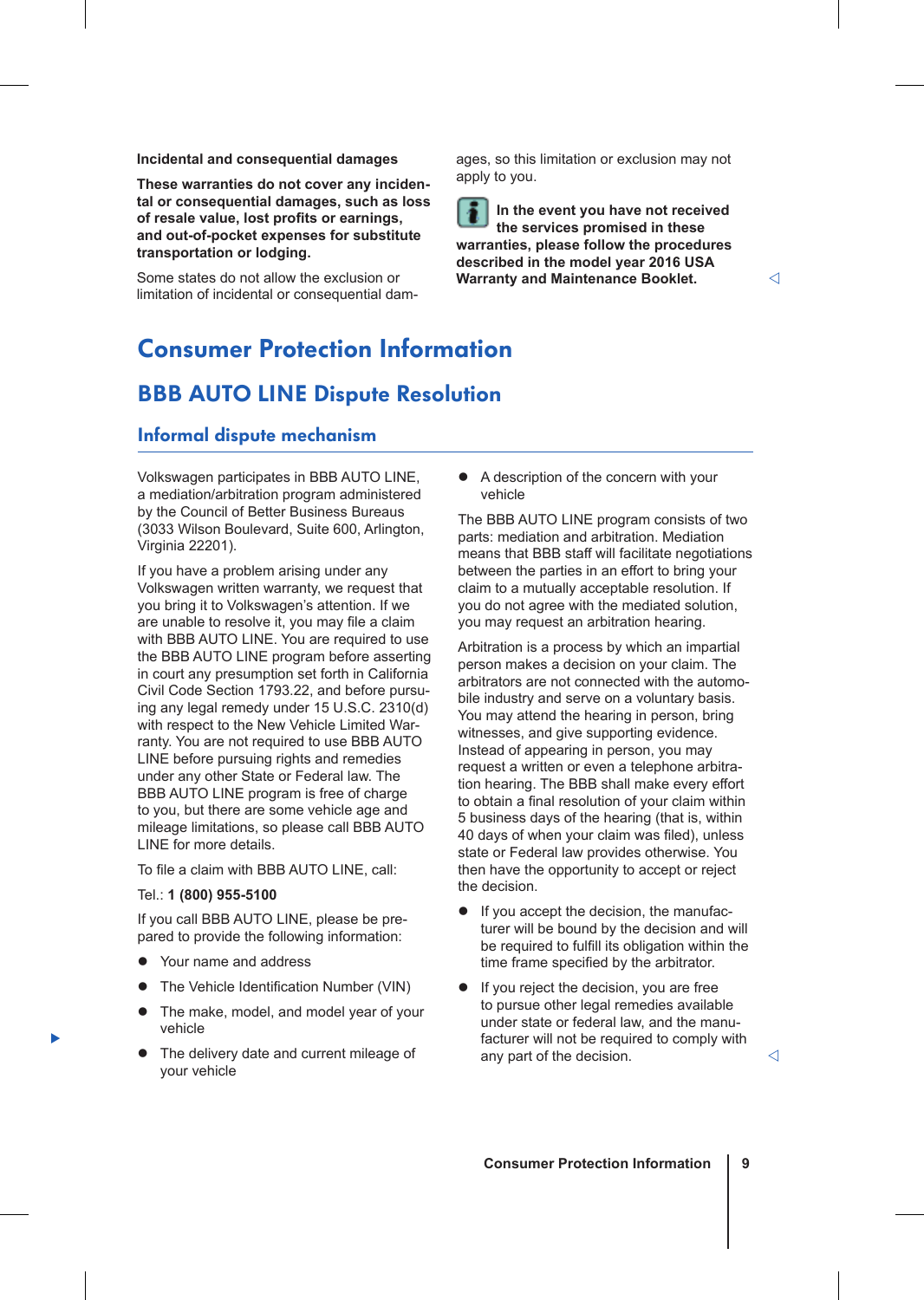### State-Specific Warranty Enforcement Laws

### Local laws

Each state has enacted warranty enforcement laws (commonly referred to as "lemon laws") that permit owners to obtain a replacement vehicle or a refund of the purchase price under certain circumstances. Although the provisions of these laws vary from state to state, their intent is to provide owners with certain rights if they experience significant service-related difficulties with their new vehicle.

**IMPORTANT NOTICE:** To the extent allowed by each state's law, Volkswagen requires that you first send written notification to Volkswagen explaining the nonconformity that you have experienced with the vehicle, and to allow Volkswagen the opportunity to make any needed repairs before you pursue other remedies provided by that state's law (in all other states where not specifically required by state law, Volkswagen requests that you

provide the written notification). Send written notification to:

**Volkswagen Group of America, Inc.**

**Customer CARE**

**3800 Hamlin Road**

**Auburn Hills, MI 48326**

**IMPORTANT NOTICE:** Depending on the state's law, you may also be required to submit your complaint to BBB AUTO LINE before seeking other remedies. Please refer to the BBB AUTO LINE Dispute Resolution section of this booklet for more information about the BBB AUTO LINE dispute resolution program.

Because each state has enacted specific provisions as part of its lemon law, Volkswagen suggests that you research and follow the laws  $\frac{1}{2}$  in your state.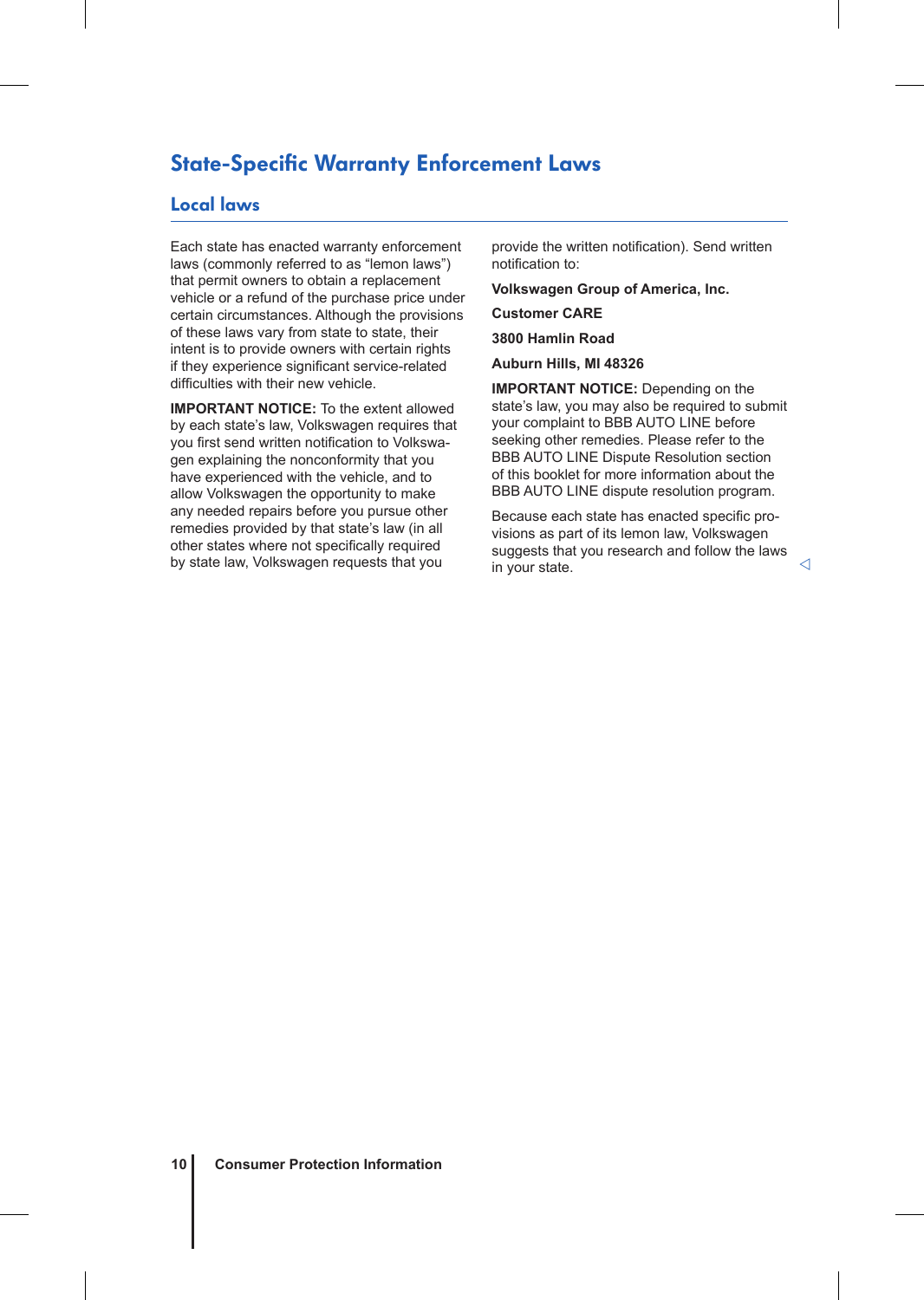### NOTICE TO CALIFORNIA PURCHASERS

Volkswagen participates in BBB AUTO LINE, a mediation/arbitration program administered by the Council of Better Business Bureaus (3033 Wilson Blvd., Suite 600, Arlington, VA 22201). BBB AUTO LINE and Volkswagen have been certified by the Arbitration Certification Program of the California Department of Consumer Affairs.

If you have a problem arising under a Volkswagen written warranty, we request that you bring it to our attention. If we are unable to resolve it, you may file a claim with BBB AUTO LINE. Claims must be filed with BBB AUTO LINE within six (6) months after the expiration of the warranty.

To file a claim with BBB AUTO LINE, call:

### Tel.: **1 (800) 955-5100**

There is no charge for the call.

In order to file a claim with BBB AUTO LINE, you will have to provide your name and address, the brand name and Vehicle Identification Number (VIN) of your vehicle, and a statement of the nature of your problem or complaint. You will also be asked to provide: the approximate date of your acquisition of the vehicle, the vehicle's current mileage, the approximate date and mileage at the time any problem(s) were first brought to the attention of Volkswagen or one of our dealers, and a statement of the relief you are seeking.

BBB AUTO LINE staff may try to help resolve your dispute through mediation. If mediation is not successful, or if you do not wish to participate in mediation, claims within the program's jurisdiction may be presented to an arbitrator at an informal hearing. The arbitrator's decision should ordinarily be issued within 40 days from the time your complaint is filed; there may be a delay of 7 days if you did not first contact Volkswagen about your problem, or a delay of up to 30 days if the arbitrator requests an inspection/report by an impartial technical expert or further investigation and report by BBB AUTO LINE.

You are required to use BBB AUTO LINE before asserting in court any rights or remedies conferred by California Civil Code Section 1793.22. You are not required to use BBB AUTO LINE before pursuing rights and remedies under any other state or Federal law.

California Civil Code Section 1793.2(d) requires that, if Volkswagen or its representative is unable to repair a new motor vehicle to conform to the vehicle's applicable express warranty after a reasonable number of attempts, Volkswagen may be required to replace or repurchase the vehicle. California Civil Code Section 1793.22(b) creates a presumption that Volkswagen has had a reasonable number of attempts to conform the vehicle to its applicable express warranties if, within 18 months from delivery to the buyer or 18,000 miles on the vehicle's odometer, whichever occurs first, one or more of the following occurs:

- The same nonconformity (a failure to conform to the written warranty that substantially impairs the use, value, or safety of the vehicle) results in a condition that is likely to cause death or serious bodily injury if the vehicle is driven AND the nonconformity has been subject to repair two or more times by Volkswagen or its agents AND the buyer or lessee has directly notified Volkswagen of the need for the repair of the nonconformity; OR
- The same nonconformity has been subject to repair 4 or more times by Volkswagen or its agents AND the buyer has notified Volkswagen of the need for the repair of the nonconformity; OR
- The vehicle is out of service by reason of the repair of non-conformities by Volkswagen or its agents for a cumulative total of more than 30 calendar days after delivery of the vehicle to the buyer.

NOTICE TO VOLKSWAGEN AS REQUIRED BY THIS SECTION SHALL BE SENT TO THE FOLLOWING ADDRESS:

### **Volkswagen of America, Inc. Volkswagen Customer CARE Center 3800 Hamlin Road Auburn Hills, MI 48326**

The following remedies may be sought in BBB AUTO LINE: repairs, reimbursement for money paid to repair a vehicle or other expenses incurred as a result of a vehicle nonconformity, repurchase or replacement of your vehicle, and compensation for damages and remedies available under Volks-wagen's written warranty or applicable law.

▶